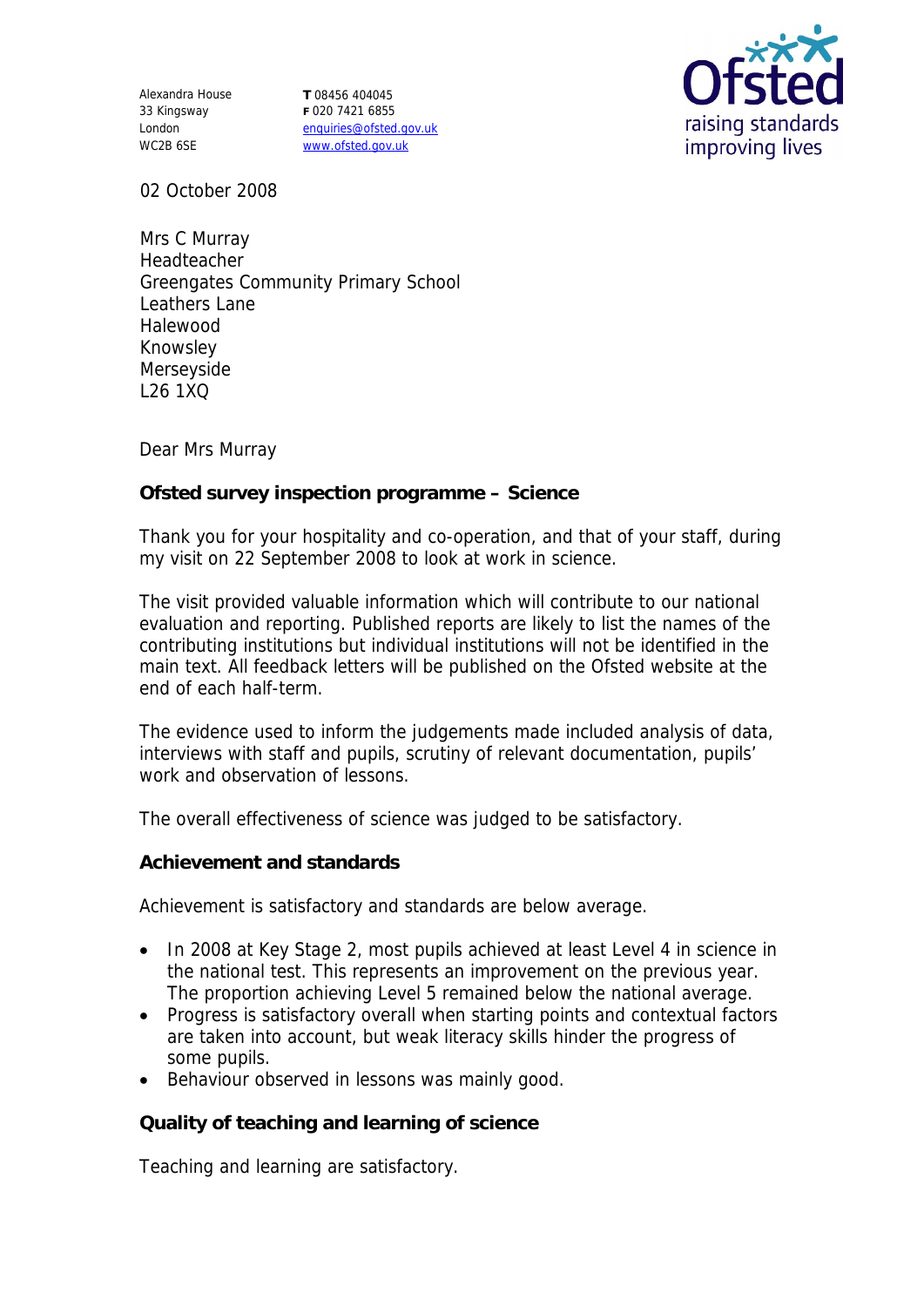- In the Foundation Stage an appropriate range of activities to develop knowledge and understanding of the world was observed. This included opportunities for cooperative play and some effective adult child interactions where children were encouraged to talk about their own observations and activities.
- Teachers provide a variety of different activities in lessons to engage interest and motivate pupils. This includes some opportunities for pupils to discuss their ideas about science in groups.
- Some effective use is made of practical, hands-on activities which pupils particularly enjoy.
- Some differentiation was observed in lessons but the activities set do not always challenge the more able, for whom the pace in lessons is rather slow.
- Some patient and effective directed questioning was observed.
- Relatively little use of information communication technology (ICT) was observed in lessons.
- Class teachers carry out regular assessments in science, but these are not related to individual targets.

## **Quality of the curriculum**

The curriculum in science is satisfactory.

- Appropriate cross curricular links are made, for example in studying healthy eating.
- The curriculum provides some opportunities to promote understanding of how science works.
- Occasional trips and visits are used to enhance the science curriculum. For example, one class visited a local museum to look at fossils.
- Insufficient attention is given to investigative work and to developing scientific literacy skills.

**Leadership and management of science**

Leadership and management of science are satisfactory.

- Day to day management is effective.
- The lack of a science coordinator means that there is little management focus on developing science as a subject at present. There is no monitoring of the quality of teaching and learning in science.
- There has been some success in improving attainment in science at Key Stage 2.

**Areas for improvement, which we discussed, included:**

- appointing a science coordinator to lead developments in science including individual target setting and the monitoring of progress against these
- monitoring the quality of teaching and learning and using evidence from observations to improve the quality of lessons
- offering more opportunities for pupils to plan and carry out their own investigations